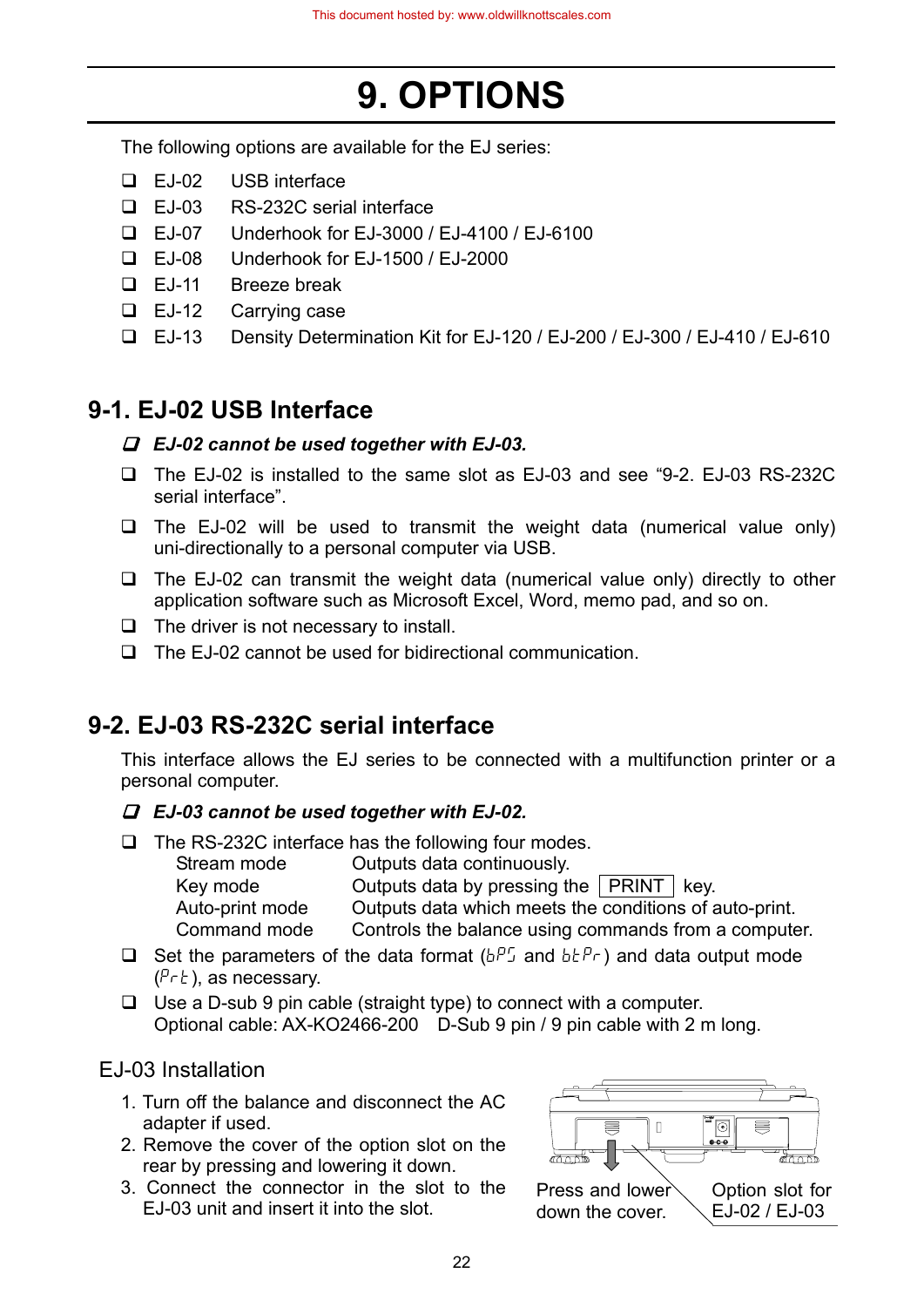4. Secure the EJ-02 with the screws supplied with the EJ-03.



The interface is designated as DCE (Data Communication Equipment).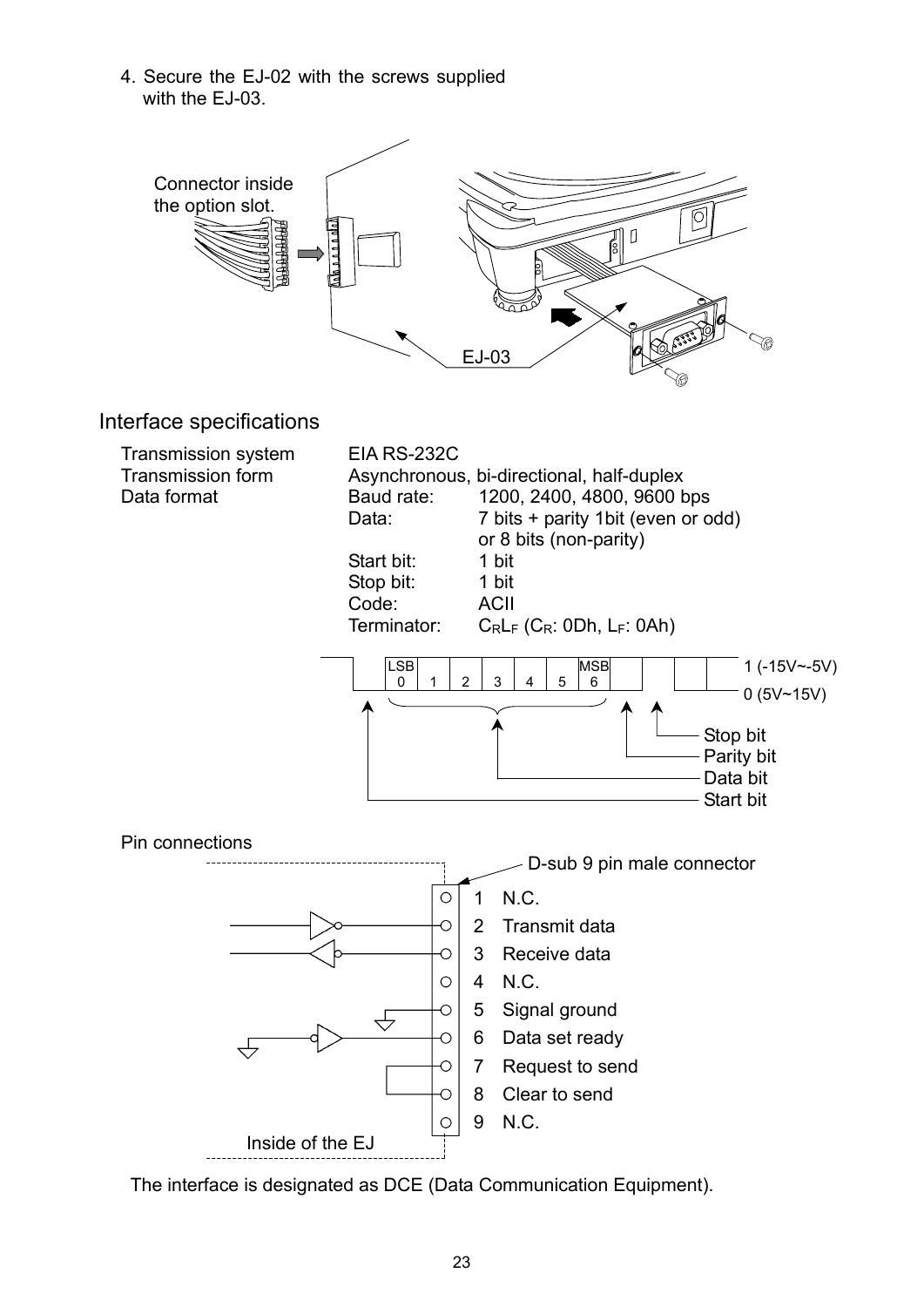## Data format



- $\Box$  There are four types of headers:
	- ST : Stable weighing data (including % data)
	- QT : Stable counting data
	- US : Unstable weighing data (including count and %)
	- OL : Out of weighing range (Over)
- $\Box$  The data is normally 9 digits including a decimal point and a sign.
- $\Box$  There are 14 types of units:
	- g : Weighing data "gram"
	- $\Box$  PC : Counting data "pcs"
	- $\Box$  % : Percentage data "%"
	- o z : Weighing data "decimal ounce"
	- $\Box$  l b : Weighing data "decimal pound"
	- o z t : Weighing data "troy ounce"
	- $\Box$  c t : Weighing data "carat"
	- mom : Weighing data "momme"
	- d w t : Weighing data "penny weight"
	- $\Box$ GN : Weighing data "grain"
	- N : Force data "Newton"
	- $\Box$  t l : Weighing data "tael"
	- $\Box$  t : Weighing data "tola"
	- $\Box$ DS : Calculated density (specific gravity) value
- $\Box$  The terminator is always  $C_R L_F$ .
- $\Box$  Example of output data:

| Weighing data "gram"    |  |  |           | 0 | 0 |   | 2 | 3 | 4 | ٠. | 5 |  | g |  |
|-------------------------|--|--|-----------|---|---|---|---|---|---|----|---|--|---|--|
| Counting data           |  |  |           |   |   |   |   | 2 | 3 | 4  | 5 |  |   |  |
| Percentage data         |  |  |           |   |   |   |   |   | 3 |    | 4 |  |   |  |
| Out of range "gram" (+) |  |  | $\ddot{}$ | 9 | 9 | 9 | 9 | 9 | 9 |    | 9 |  | g |  |
| Out of range "pcs" (-)  |  |  | -         | 9 | 9 | 9 | 9 | 9 | 9 | 9  | 9 |  |   |  |

### Data output mode

#### □ Stream mode

Set the function " $P$ r  $E$   $T$ ".

The balance outputs the current display data. The data-update rate is approximately 10 times per second. This rate is the same as the display-update.

The balance does not output data while it is in the setting mode.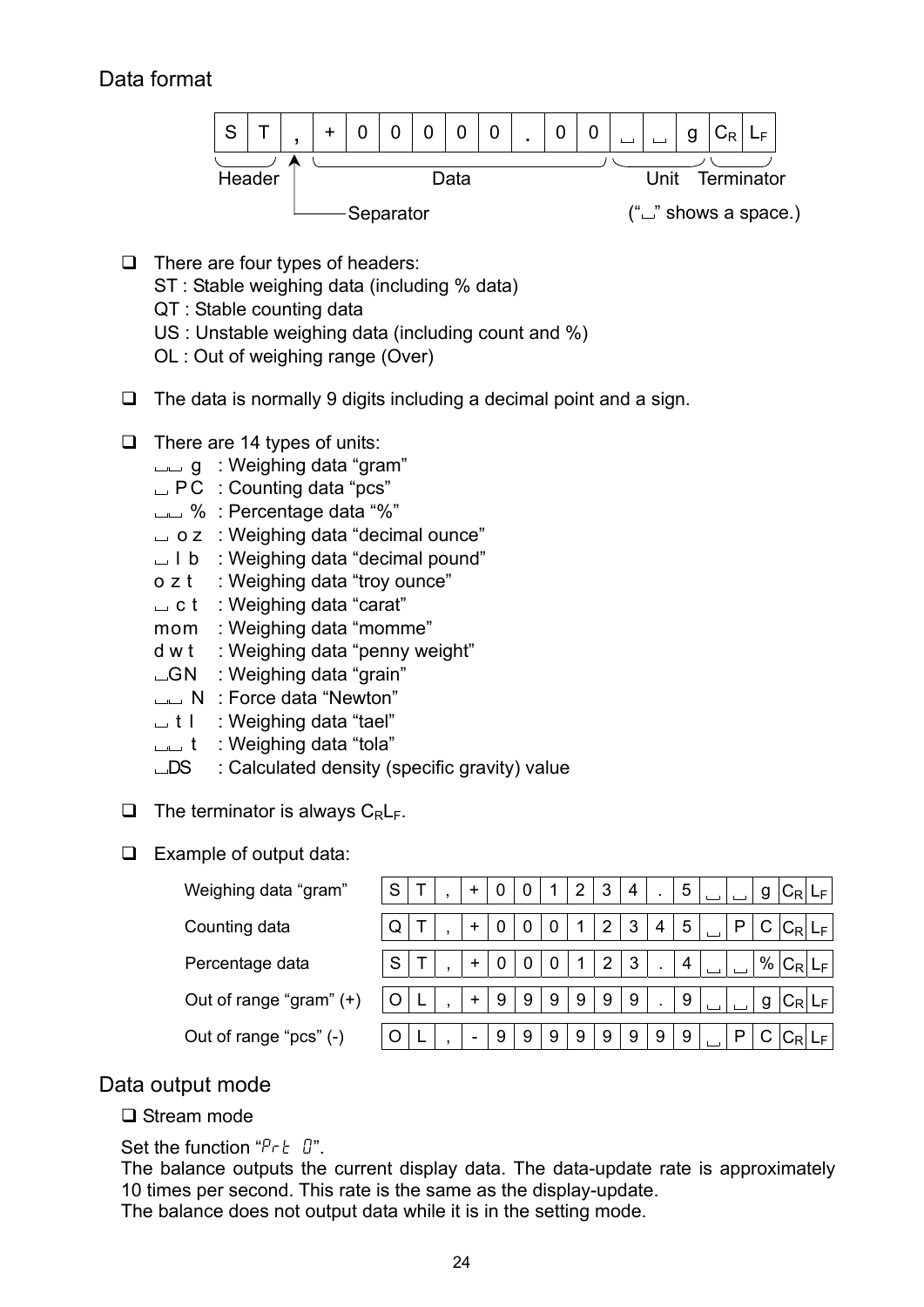#### $\Box$  Key mode

Set the function " $P\nvdash l$ ,  $\vec{c}$  or  $\vec{3}$ ".

When the  $\sqrt{PRINT}$  key is pressed while the weighing data is stable (the STABLE indicator is on), the balance transmits the data. When the data is transmitted, the display will blink one time.

#### □ Auto-print mode A

Set the function " $PrE$  2".

The balance transmits the weighing data when the display is stable (the STABLE indicator is on) and the data is greater than +4d.

The next output can be obtained after the display returns below +4d.

#### □ Auto-print mode B

Set the function " $P - E = 3$ ".

The balance transmits the weighing data when the display is stable (the STABLE indicator is on) and the data is greater than +4d or less than -4d.

The next output can be obtained after the display returns between -4d and +4d.

#### Command mode

In the command mode, the balance is controlled by commands that come from the personal computer and so on.

#### **Command list**

 $\Box$  Command to request the current weighing data.

|    | Command | $Q C_R L_F$                                                                  |
|----|---------|------------------------------------------------------------------------------|
|    | Reply   | $\overline{2}$<br>3<br>5<br>S<br>0<br>4<br>0<br>$ C_R L_F$<br>$\ddot{}$<br>g |
| u. |         | Command to zero or tare the balance (same as the $ $ RE-ZERO<br>key).        |
|    | Command | $Z C_R L_F$                                                                  |
|    | Reply   | $Z C_R L_F$                                                                  |
| ⊔  |         | Command to change the weighing units (same as the   MODE  <br>key).          |
|    | Command | $C_R L_F $                                                                   |
|    | Reply   | <b>URI</b>                                                                   |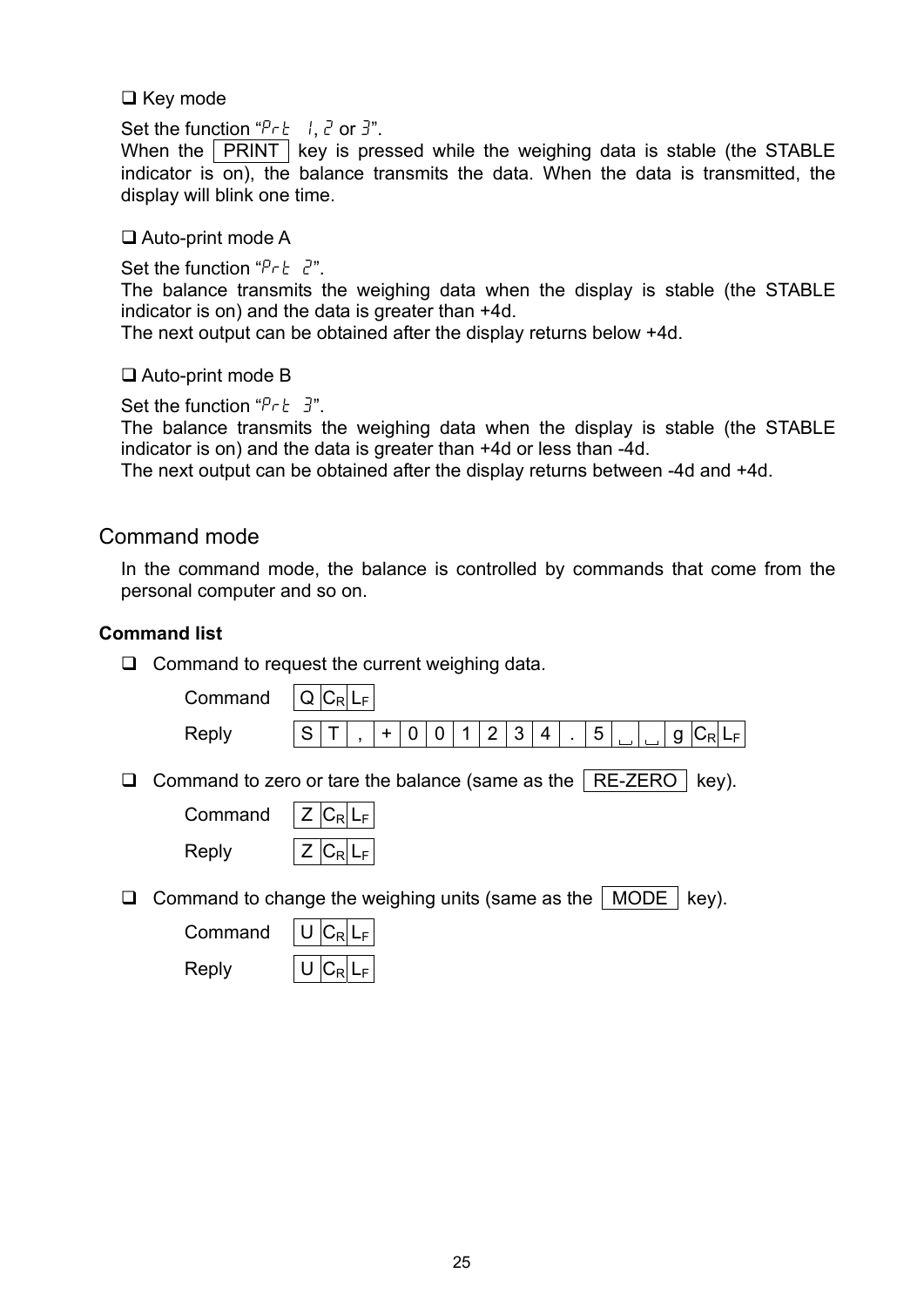# **9-3. EJ-07 / EJ-08 Underhook**

By attaching the underhook to the bottom of the balance, large objects that are difficult to load on the weighing pan can be weighed, and the density (specific gravity) of objects may be measured. Refer to the "9-6. EJ-13 Density Determination Kit" for the information about the density measurement.

- *EJ-07 is for use with the EJ-3000 / EJ-4100 / EJ-6100.*
- *EJ-08 is for use with the EJ-1500 / EJ-2000.*
- *The calibration with a weight being hung on the hook is required for an accurate weighing.*
- EJ-07 / EJ-08 Installation

Open the cap on the bottom of the balance, and screw the underhook into the mounting hole.





### **Caution**

- *Do not apply excessive force to the underhook.*
- *When not in use, remove the underhook and attach the cap to prevent dust from getting into the balance.*

# **9-4. EJ-11 Breeze break**

EJ-11 will be used mainly for min. display 0.01 g models. But all of EJ series can use this option unit.

- $\Box$  Remove the fixing frame out.
- □ Attach the breeze break frame instead of the fixing frame.
- $\Box$  Attach the breeze break to the balance.





# **9-5. EJ-12 Carrying case**

EJ-12 is available for the convenience of carrying the balance by hand. However, note that because these balances are precision equipment, they will not be able to withstand excessive shock, such as being dropped.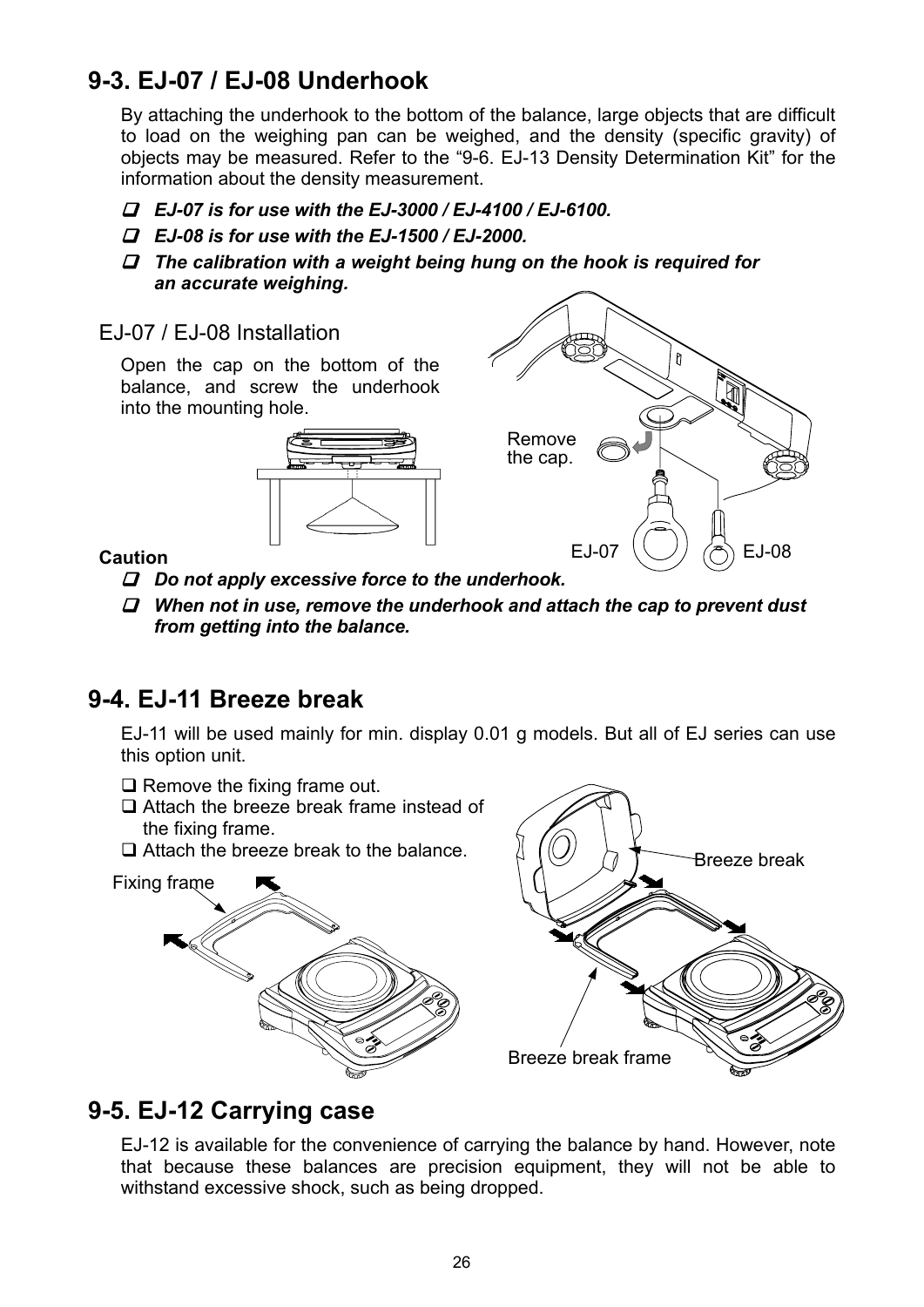# **9-6. EJ-13 Density Determination Kit**



 $\square$  Place a beaker filled with water on the beaker stand and place the sample weighing pan on top of the pan stand.

### Density (specific gravity) measurement

- $\Box$  The density of a liquid can be changed and there are two ways of setting. One is to set the water temperature and the other is to set density value directly.
- $\Box$  The factory setting for density of a liquid is 25 °C as water temperature (the density value  $p = 0.99704$  (g/cm<sup>3</sup>) is used to calculate).
- $\Box$  The density (specific gravity) is calculated by the following formula.

S: Density (specific gravity) of a sample A: Weight in air B: Weight in liquid A A-B

- ρ: Density of liquid (water)
- $\Box$  The result is shown with two decimal places.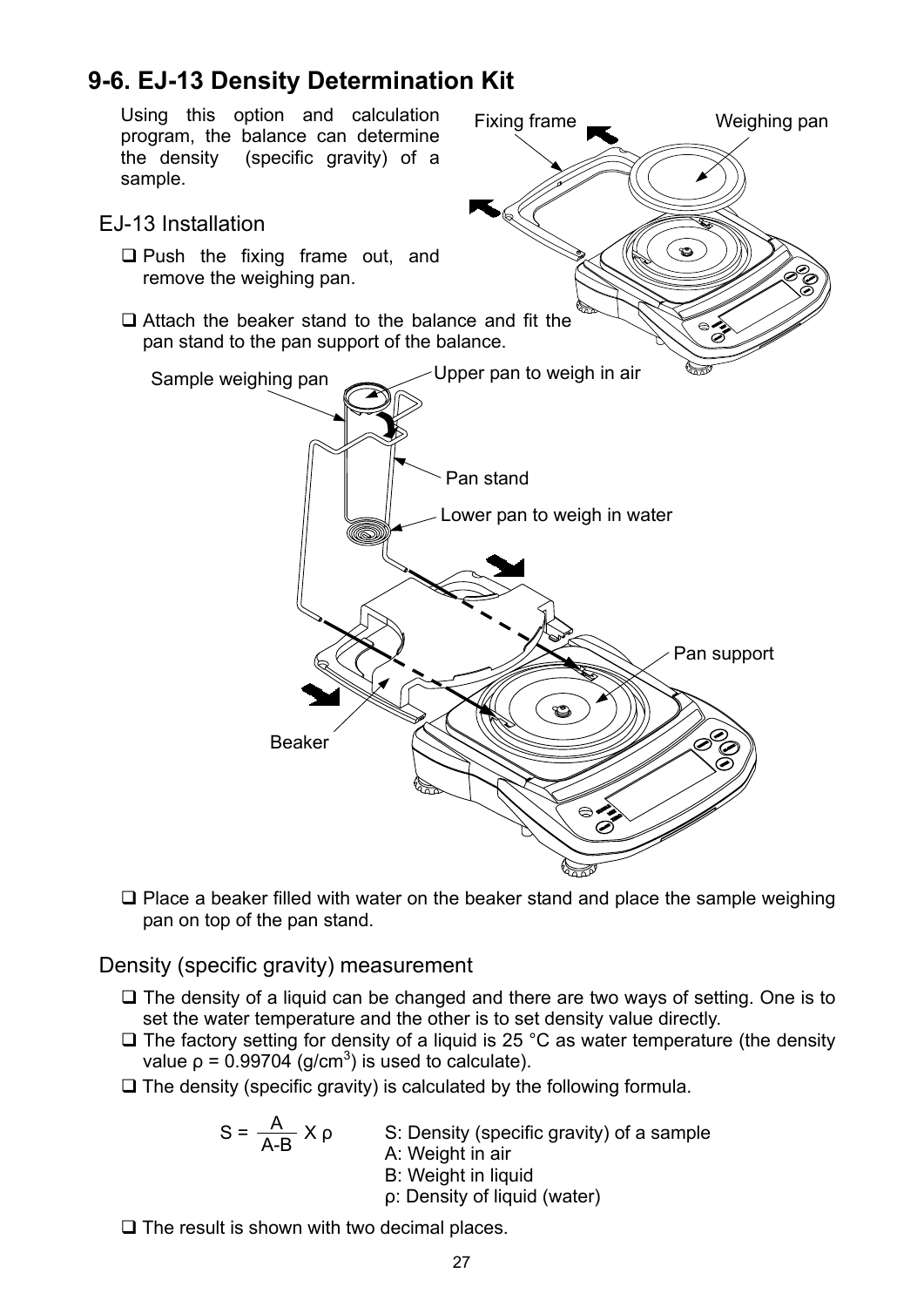## Change the function table

### **Selecting a way to set the density of a liquid**

Select the liquid density input method from the function table below. The function table is available only when the density measurement mode is selected.

| Class | Item                        | Param-<br>eter | <b>Description</b> |                  |  |  |  |  |  |  |  |  |
|-------|-----------------------------|----------------|--------------------|------------------|--|--|--|--|--|--|--|--|
| Func  | l d'in                      |                | Water temperature  | The way to input |  |  |  |  |  |  |  |  |
|       | Liquid density input        |                | Liquid density     | liquid density.  |  |  |  |  |  |  |  |  |
|       | $\triangle$ Eastany satting |                |                    |                  |  |  |  |  |  |  |  |  |

 $\bullet$  Factory setting

### **Setting the density of a liquid**

1. Press the  $\vert$  UNITS  $\vert$  key to select  $\vert$  SG  $\vert$ 



2. Press and hold the  $\vert$  UNITS  $\vert$  key to display liquid density input mode.

Ld  $\mathsf{d}$  = 0: Water temperature This shows 25 °C.

Ld  $in = 1$ : Liquid density This shows  $\rho = 1.0000$  (g/cm<sup>3</sup>).



- 3. Using the  $\vert$  RE-ZERO  $\vert$  (to increment the value) and  $\vert$  SAMPLE  $\vert$  key (to shift the selected digit), set the value and press the  $\sqrt{PRINT}$  key to store.
- $\Box$  To cancel the setting procedure and return to the density measuring mode, press the

 $\vert$  UNITS  $\vert$  key. The input value is not stored.

 $\square$  The relation between the water temperature and density is shown below.

| $^{\circ}C$ | +0      | $+1$    | +2      | $+3$    | +4      | $+5$    | +6      | +7      | +8      | +9      |
|-------------|---------|---------|---------|---------|---------|---------|---------|---------|---------|---------|
|             | 0.99984 | 0.99990 | 0.99994 | 0.99996 | 0.99997 | 0.99996 | 0.99994 | 0.99990 | 0.99985 | 0.99978 |
| 10          | 0.99970 | 0.99961 | 0.99949 | 0.99938 | 0.99924 | 0.99910 | 0.99894 | 0.99877 | 0.99860 | 0.99841 |
| 20          | 0.99820 | 0.99799 | 0.99777 | 0.99754 | 0.99730 | 0.99704 | 0.99678 | 0.99651 | 0.99623 | 0.99594 |
| 30          | 0.99565 | 0.99534 | 0.99503 | 0.99470 | 0.99437 | 0.99403 | 0.99368 | 0.99333 | 0.99297 | 0.99259 |
| 40          | 0.99222 | 0.99183 | 0.99144 | 0.99104 | 0.99063 | 0.99021 | 0.98979 | 0.98936 | 0.98893 | 0.98849 |
| 50          | 0.98804 | 0.98758 | 0.98712 | 0.98665 | 0.98618 | 0.98570 | 0.98521 | 0.98471 | 0.98422 | 0.98371 |
| 60          | 0.98320 | 0.98268 | 0.98216 | 0.98163 | 0.98110 | 0.98055 | 0.98001 | 0.97946 | 0.97890 | 0.97834 |
| 70          | 0.97777 | 0.97720 | 0.97662 | 0.97603 | 0.97544 | 0.97485 | 0.97425 | 0.97364 | 0.97303 | 0.97242 |
| 80          | 0.97180 | 0.97117 | 0.97054 | 0.96991 | 0.96927 | 0.96862 | 0.96797 | 0.96731 | 0.96665 | 0.96600 |
| 90          | 0.96532 | 0.96465 | 0.96397 | 0.96328 | 0.96259 | 0.96190 | 0.96120 | 0.96050 | 0.95979 | 0.95906 |

### Example of density measurement

### **Selecting the SG measurement mode**

1. Press the  $\boxed{\overline{\text{UNITS}}}$  key to select  $\boxed{\text{SG}}$  .

(The weight unit is "g".)

- $\Box$  The weighing unit is "q".
- $\Box$  The display shows that  $\Box$  blinks and the balance is measuring weight in air.
- $\Box$  When the display does not show zero, press the RE-ZERO key to set the display to zero.



<u>28 and 28 and 28 and 28 and 28 and 28 and 28 and 28 and 28 and 28 and 28 and 28 and 28 and 28 and 28 and 28 and 28 and 28 and 28 and 28 and 28 and 28 and 28 and 28 and 28 and 28 and 28 and 28 and 28 and 28 and 28 and 28 a</u>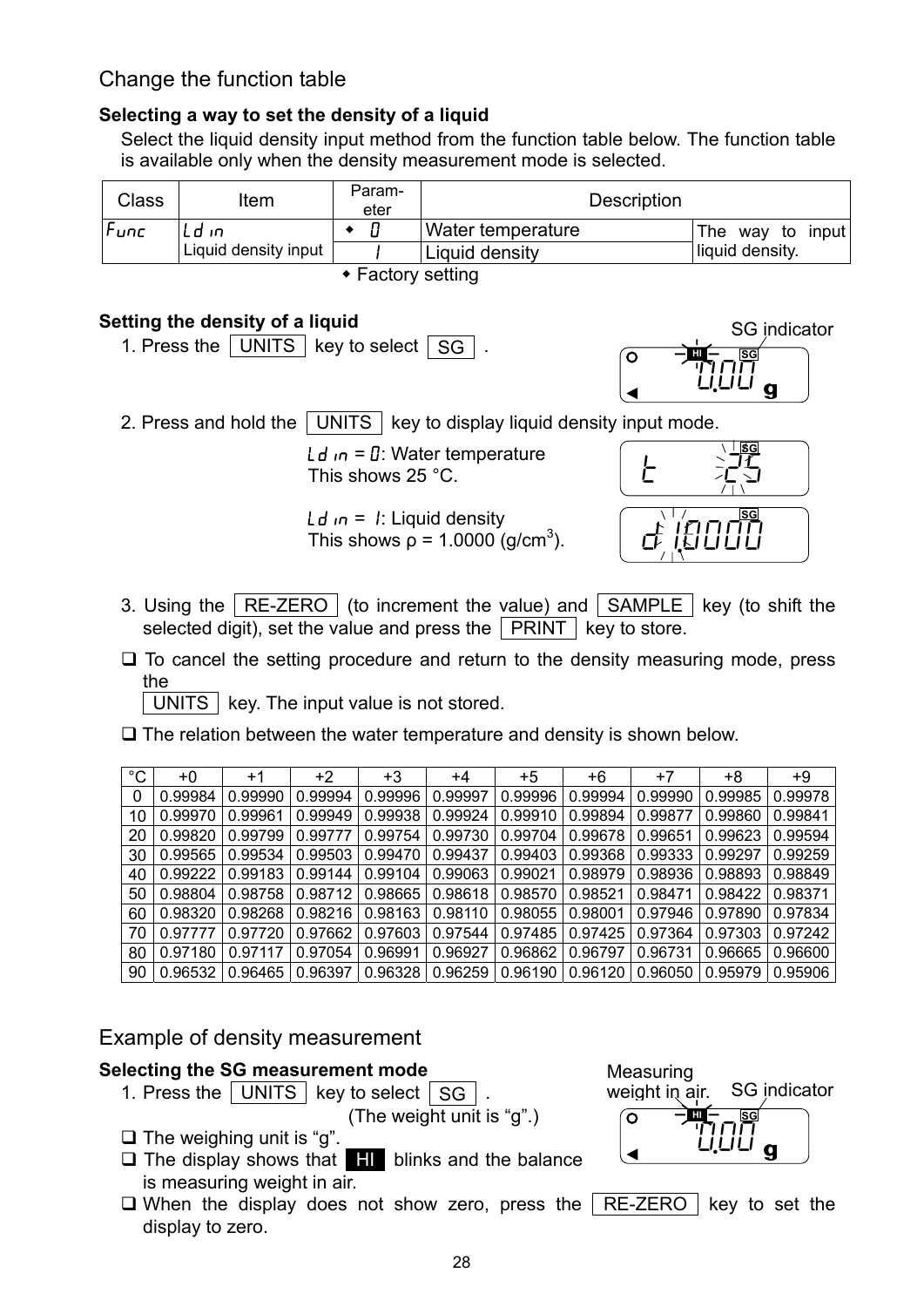- 2. Place a sample on the upper pan.
- 3. Wait for the STABLE indicator to be displayed and press the  $\sqrt{\text{SAMPLE}}$  key to store the weight in air.
- 4. The display shows that LO blinks and the balance starts to measure weight in water.
- 5. Place the sample on the lower pan in water.
- $\Box$  Adjust the amount of water so that the sample is about 10 mm below water surface.
- 6. Wait for the STABLE indicator to be displayed and press the **SAMPLE** key. Then the balance reads the weight in water and shows the density (specific gravity) of the sample.
- 7. To continue the specific gravity measurement, press the  $\vert$  SAMPLE  $\vert$  key again. To exit this measurement, press the  $\boxed{\overline{\text{UNITS}}}$  key.

 $\sim$  20.00  $_{\rm g}$ **HI SG**  $\overline{C}$   $\overline{C}$   $\overline{C}$   $\overline{C}$   $\overline{C}$   $\overline{C}$   $\overline{C}$   $\overline{C}$   $\overline{C}$   $\overline{C}$   $\overline{C}$   $\overline{C}$   $\overline{C}$   $\overline{C}$   $\overline{C}$   $\overline{C}$   $\overline{C}$   $\overline{C}$   $\overline{C}$   $\overline{C}$   $\overline{C}$   $\overline{C}$   $\overline{C}$   $\overline{C}$   $\overline{$ **LO SG Measuring** weight in water.  $\sqrt{51}$ **LO SG**



The display shows the density.

To weigh in air.